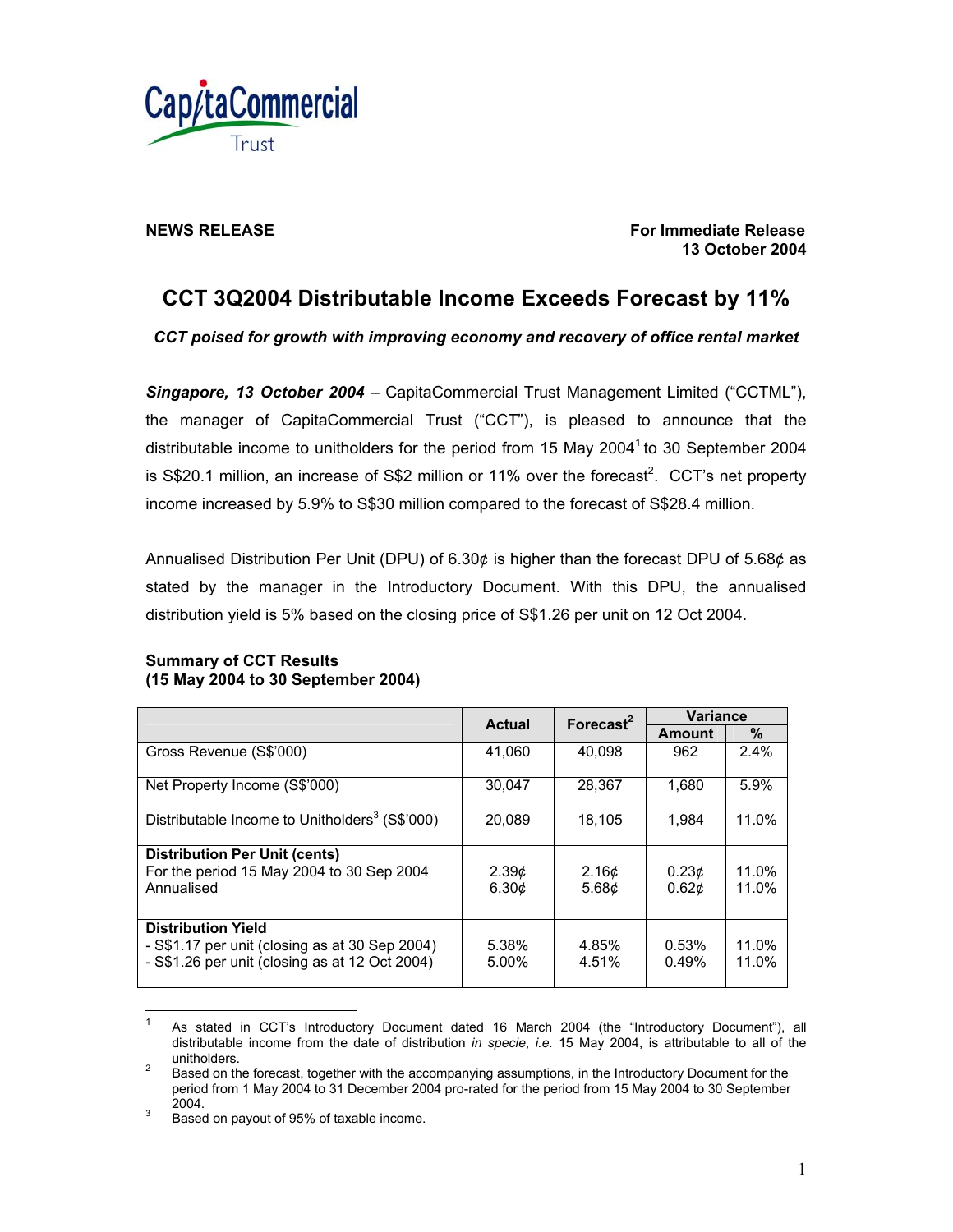Mr Sum Soon Lim, Chairman of CCTML, said, "We are pleased that CCT has exceeded its financial forecasts for this quarter. CCT is well-positioned to capitalise on the recovering economy and office rental market. Looking ahead, our focus is to improve on the already good occupancy rates, control costs and grow the portfolio through acquisitions. We are confident that we will be able to achieve more than the annualised forecast distribution of 5.68 cents per unit for 2004."

Mr Martin Tan, CEO of CCTML, said, "Our properties have consistently outperformed the market average occupancy due to their superior locations, facilities and amenities. The committed occupancy rate for Capital Tower and 6 Battery Road as of 30 September is 94% and 93% respectively compared to the market average occupancy rate of 82.6% at the end of second quarter 2004. With the improved office sentiments, we are achieving higher rental rates of more than 10% above forecast and this should result in higher future revenue for CCT. We will grow our portfolio with yield-accretive acquisitions so as to generate increased distributions for unitholders."

#### **Optimism Ahead**

The performance of the Singapore economy continues to strengthen. The country's gross domestic product (GDP) in the third quarter of 2004 grew by 7.7% compared to third quarter of 2003. MTI has maintained that the economy is expected to remain on track for a full year growth of 8% to 9%.

The improving economy has boosted business confidence and has stopped the slide in office rentals after three straight years of decline. Occupancy rates and rentals are expected to strengthen further. Average prime office rent has risen 3.7% in the third quarter over the second quarter, bringing the gain over the past year to 5%.

### **Inclusion in Prestigious Indices**

Since July 2004, CCT has been included in the Global Property Research's GPR General Index, and EPRA / NAREIT Global Real Estate Index. These two investment indices are widely used by fund managers and investors of real estate equities as performance benchmarks in the selection of investments.